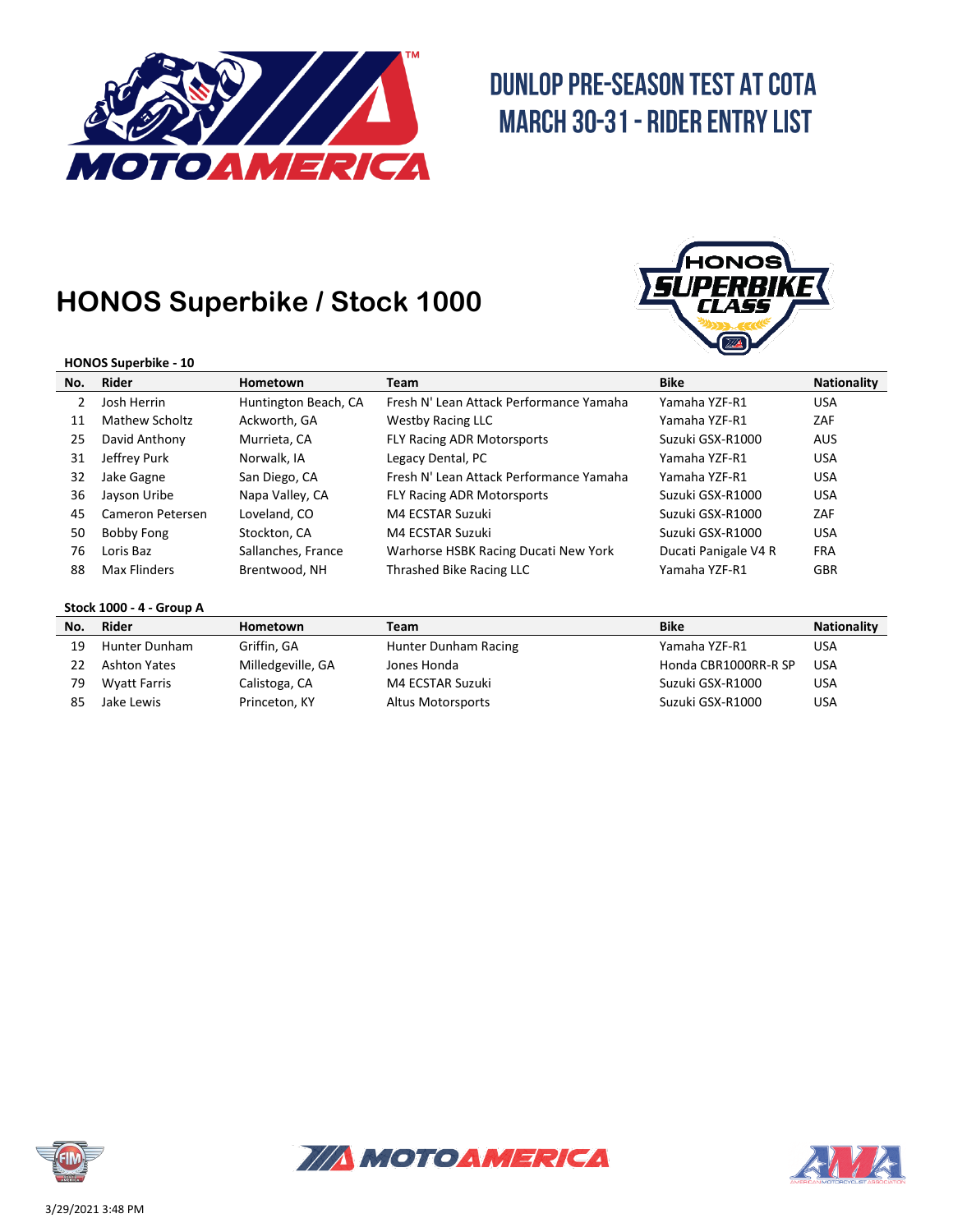

# **DUNLOP PRE-SEASON TEST AT COTA MARCH 30-31 - RIDER ENTRY LIST**

## **Supersport / Stock 1000**

### **Supersport - 12**

| No. | Rider                | Hometown                | Team                     | <b>Bike</b>     | <b>Nationality</b> |
|-----|----------------------|-------------------------|--------------------------|-----------------|--------------------|
|     | Richie Escalante     | Hidalgo, Mexico         | <b>HONOS Racing Team</b> | Kawasaki ZX-6R  | <b>MEX</b>         |
| 24  | Xavier Zayat         | New Windsor, NY         | N <sub>2</sub> Racing    | Yamaha YZF-R6   | <b>USA</b>         |
| 26  | <b>Phil Horwitz</b>  | Boulder, CO             | PH26 Racing              | Yamaha YZF-R6   | <b>USA</b>         |
| 27  | Edgar Zaragoza       | Michoacan, México       | EZ Racing                | Yamaha YZF-R1   | <b>MEX</b>         |
| 40  | Sean Dylan Kelly     | Hollywood, FL           | M4 ECSTAR Suzuki         | Suzuki GSX-R600 | <b>USA</b>         |
| 44  | Samuel Lochoff       | Cape Town, South Africa | M4 ECSTAR Suzuki         | Suzuki GSX-R600 | ZAF                |
| 52  | Nolan Lamkin         | Indianapolis, IN        | <b>Cycle Gear Racing</b> | Yamaha YZF-R6   | <b>USA</b>         |
| 64  | Max Angles Fernandez | Miami, FL               | <b>Envy Racing Team</b>  | Yamaha YZF-R6   | <b>USA</b>         |
| 69  | Chris Sarbora        | Carnation, WA           | <b>SBKUNDG</b>           | Kawasaki ZX-6R  | <b>USA</b>         |
| 71  | Jorge Ehrenstein     | Guadalajara, Mexico     | <b>HONOS Racing Team</b> | Yamaha YZF-R6   | <b>MEX</b>         |
| 78  | Alejandro Thermiotis | Caracas, Venezuela      | <b>Thermiotis Racing</b> | Yamaha YZF-R6   | <b>VEN</b>         |
| 97  | Rocco Landers        | Burns, OR               | Landers Racing           | Yamaha YZF-R6   | <b>USA</b>         |

### **Stock 1000 - 3 - Group B**

| No. | Rider               | Hometown              | Team                  | <b>Bike</b>    | <b>Nationality</b> |
|-----|---------------------|-----------------------|-----------------------|----------------|--------------------|
|     | Steven Shakespeare  | Austin. TX            | MonkeyMoto AGVSPORT   | Yamaha YZF-R1  | GBR                |
| 720 | Phiroz "Mike" Boyce | Spring, TX            | MonkeyMoto AGVSPORT   | Yamaha YZF-R1  | USA                |
| 291 | Scott Decker        | Ardrossan, AB, Canada | Superbike Underground | Yamaha YZF-R1M | CAN                |